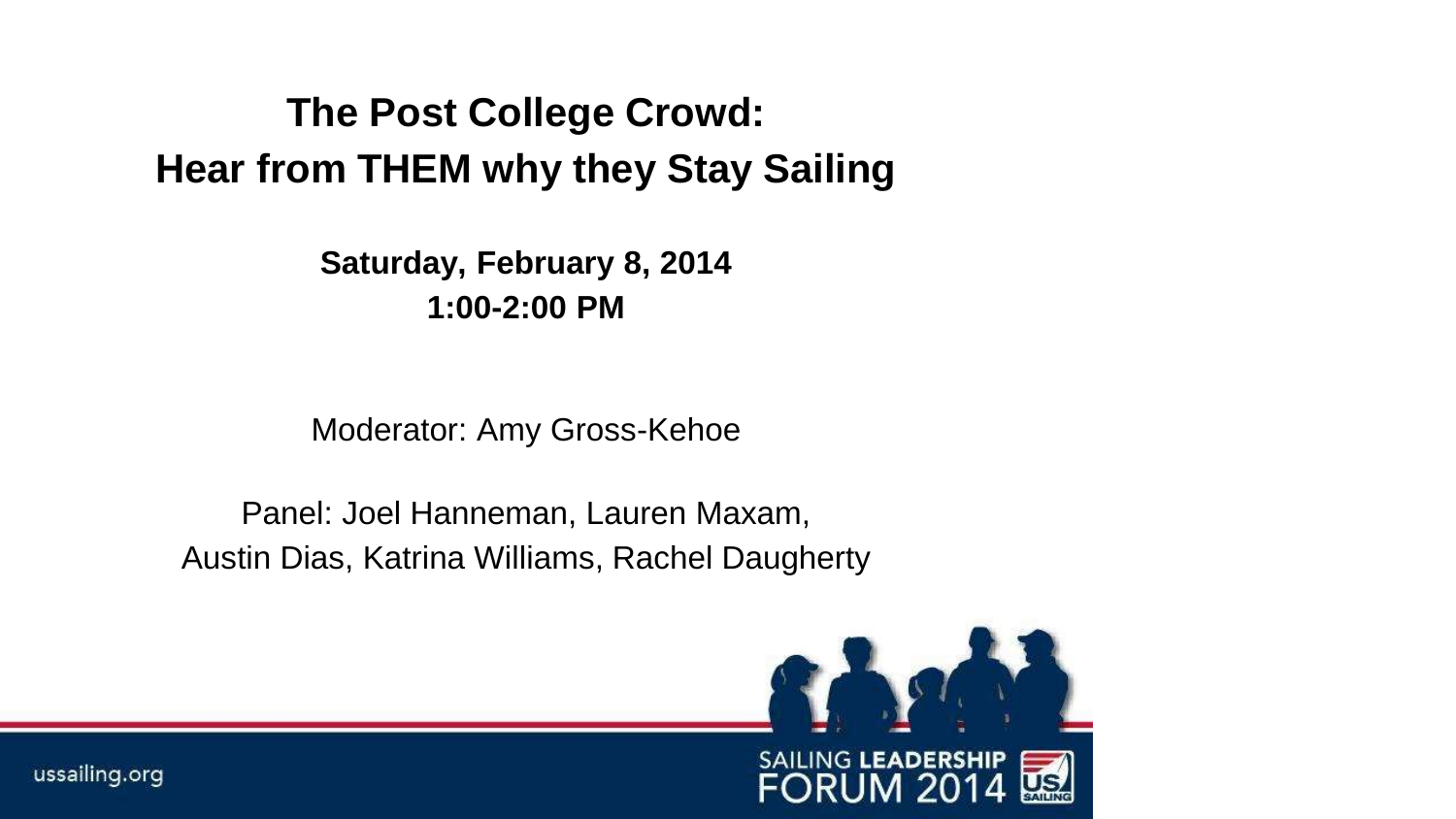### Candidates for Membership

- 1. Legacies
	- Grew up Sailing, Yacht Clubs or Sailing Centers
	- Interested in sailing, competing, want to give back
	- Educated consumers
- 1. Recreational Sailors
	- Intimidated, some experience, active water lovers, want
- more!
- Could be intimidated, "don't know enough," not on the inside
- 3. New Sailors
	- Peeking over the fence!
	- Interested, fulfilling lifelong dream, need entry point
	- *-"Sports for Business"* Model

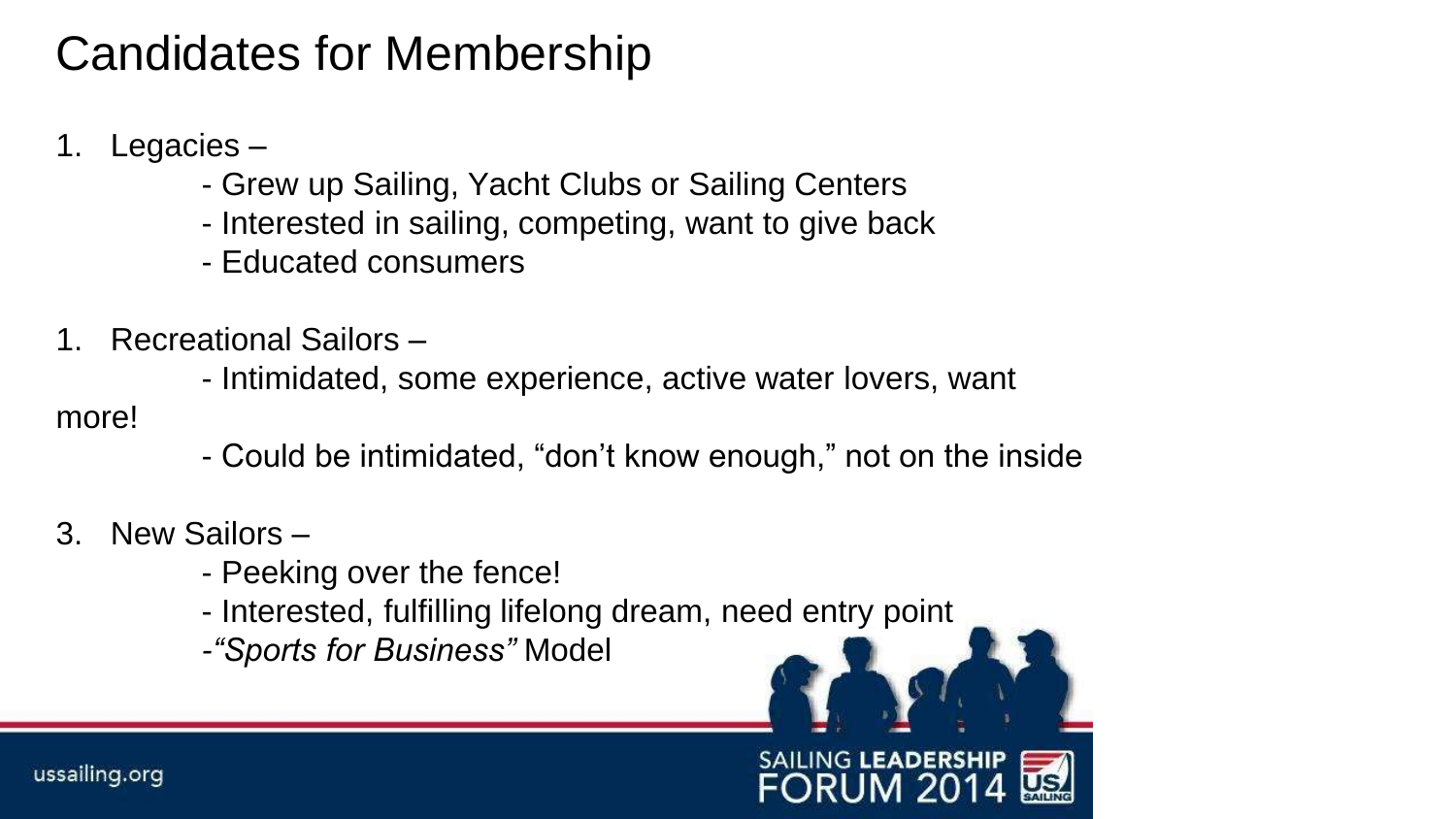### Hook 'em Young! Membership Programs/Incentives

 -Discounts in Membership/Initiation Fees, Each year buys a discount on Adult Initiation -Sponsor Age Appropriate Events

Youth Memberships

Juniors members in their own right (bring parents to dinner) Events (Karaoke night, BINGO night, Dances, College Night, Rules, Strategy)

#### College/Young Adult Memberships

Summer Jobs, Connections to local business Sailing Events, Boat use, competitive opportunities, Camaraderie

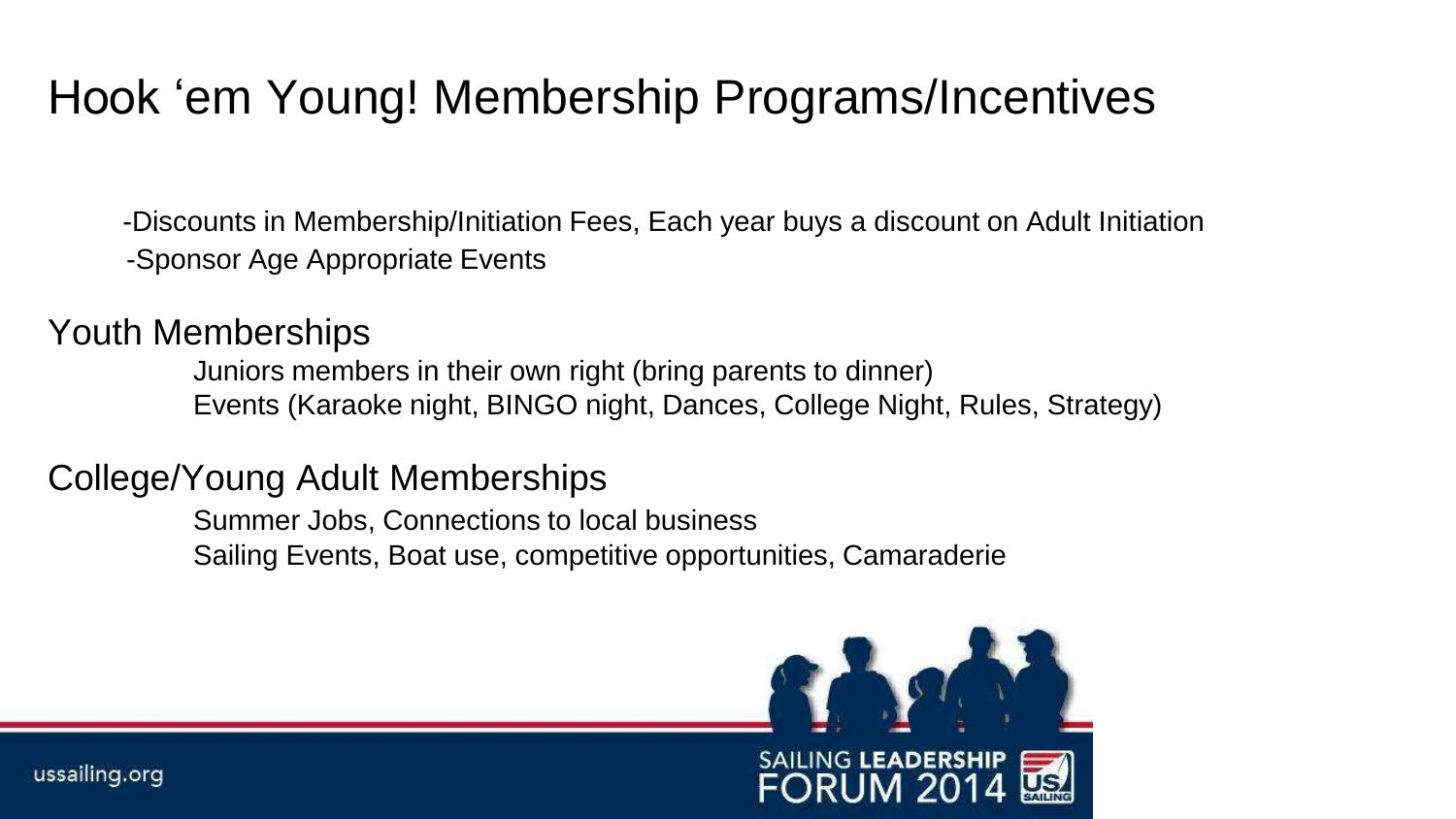# Get 'em in the Tent! Programs that work

Legacies –

- Junior/Associate memberships (<25,30,35,40) opportunity to get in for less!
- Fleet of boats for use, storage for existing boats
- Inter/Intra club competition, Match Racing, Team Racing, Fleet Racing
- "Fresh Crew" Model Happy hour, bring a friend, free food, babysitting
- Wednesday night Crew Pool –post race free food, keg, drink special
- Speakers, Seminars, Events
- Ski Trips
- Bareboat Charter Deals, Cruising
- Travel sister club in a cool port of call

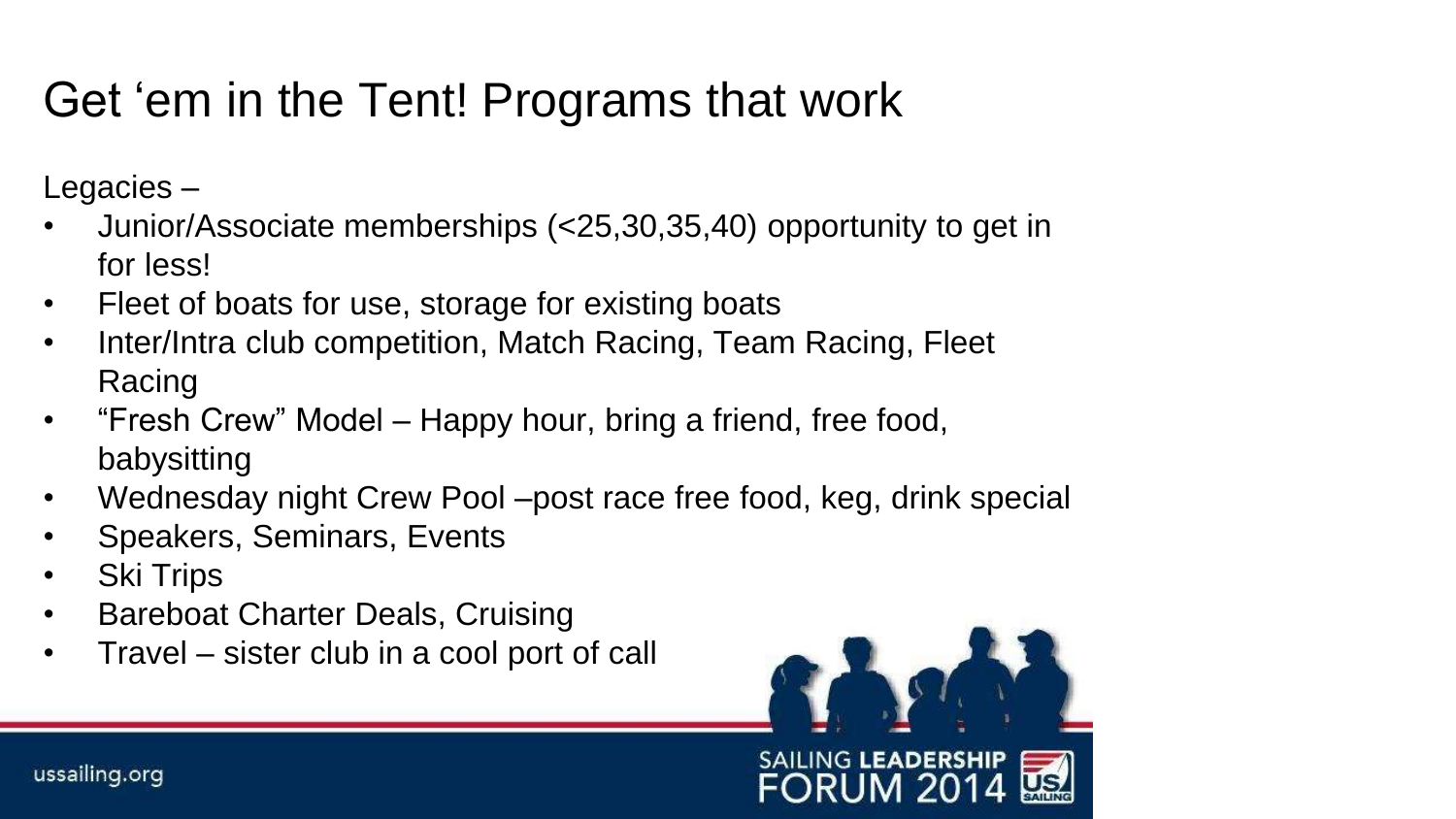## Get 'em in the Tent! Programs that work *(continued)*

#### **Recreational Sailors**

- Sailing Lessons, Racing Lessons
- Seminars
- Inter/Intra Club Competition that requires a new member/woman on each boat
- "IRONMAN" Event Tennis, Sailing, Horseshoes… (?)

#### **New Sailors**

- Interested, fulfilling a lifelong dream, need entry point
- Learn to Sail Classes
	- *-"Sports for Business"* Model Tennis, Golf, Sailing
- US Powerboat Classes
- State/USCG License Classes
- Local Charities Leukemia Cup, Hospice, Sea Scouts…

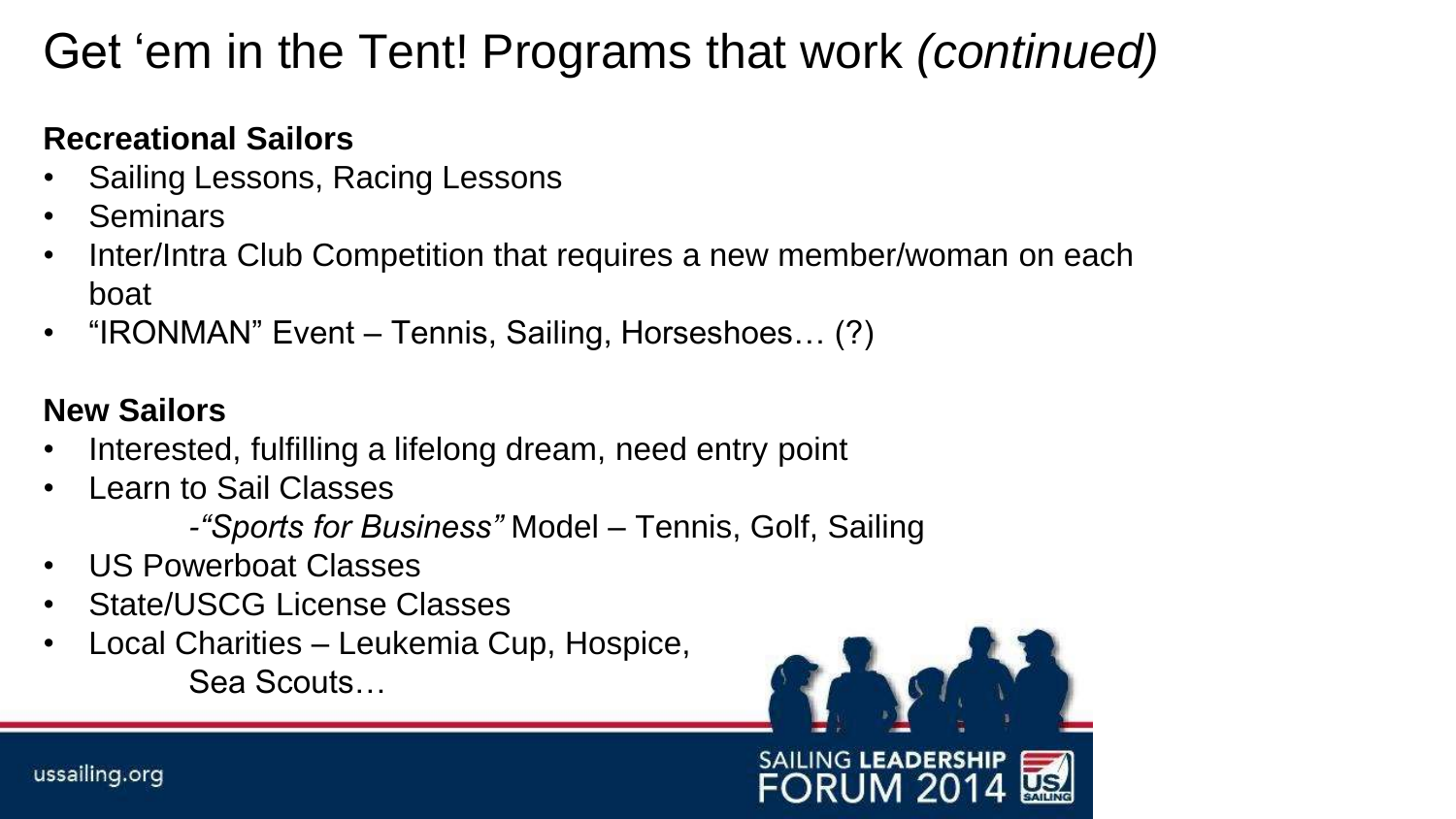### Ideas to Take Home

- Take "MEMBERS ONLY" off your sign; "Serving Members & Guests"
- Own boats for member use, storage for personal boats
- Open Youth Sailing programs
- Green Fleet Friday, Family Sailing nights Families invited to come, nonmember parents welcome! Can set up a guest account.
- Offer Sailing Lessons open to public (Additional fee)
- Host US Powerboating Class
- Host US Sailing Training Speaker Series
- Rely on current networking resources members, members' kids, use young members!
- Reach out to other organizations, local runners clubs, ski clubs, College Teams
- Fitness Center
- Don't Give Up!! There is no silver bullet!